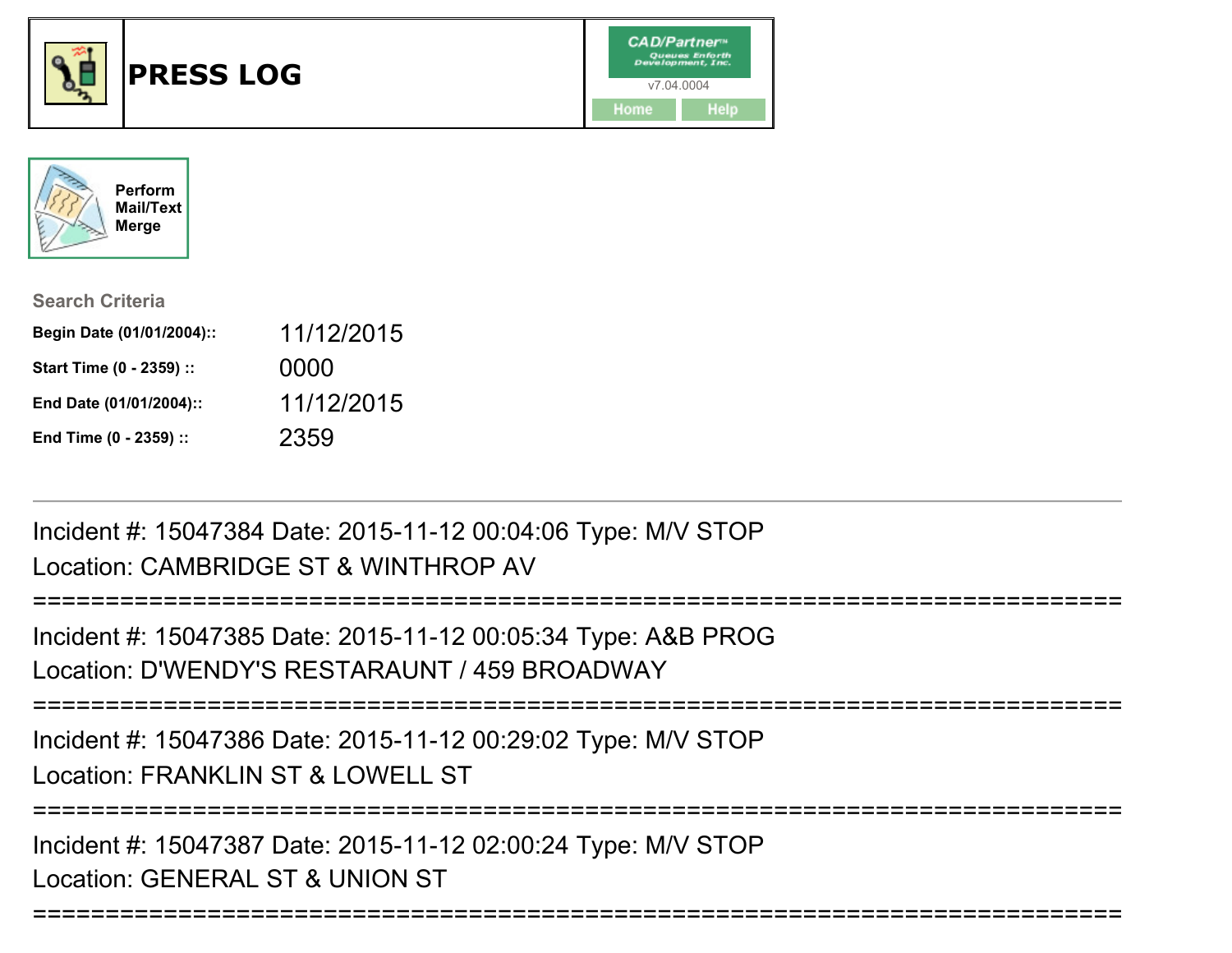Incident #: 15047388 Date: 2015-11-12 02:24:31 Type: B&E/MV/PASTLocation: 46 HOWARD ST

===========================================================================

Incident #: 15047389 Date: 2015-11-12 02:52:02 Type: M/V STOPLocation: 700 ESSEX ST

===========================================================================

Incident #: 15047390 Date: 2015-11-12 02:52:37 Type: M/V STOPLocation: METHUEN ST & MILL ST

===========================================================================

Incident #: 15047391 Date: 2015-11-12 03:00:29 Type: M/V STOP

Location: FERRY ST & MARSTON ST

===========================================================================

Incident #: 15047393 Date: 2015-11-12 03:11:19 Type: SHOTS FIREDLocation: 124 WEST ST

=============================

Incident #: 15047392 Date: 2015-11-12 03:11:22 Type: ALARMSLocation: DOMINOS / 58 S BROADWAY

===========================================================================

Incident #: 15047394 Date: 2015-11-12 03:18:20 Type: M/V STOP

Location: CARVER ST & SALEM ST

===========================================================================

Incident #: 15047395 Date: 2015-11-12 03:21:01 Type: M/V STOPLocation: 77 S UNION ST

===========================================================================

Incident #: 15047396 Date: 2015-11-12 03:28:56 Type: M/V STOPLocation: FARNHAM ST & S UNION ST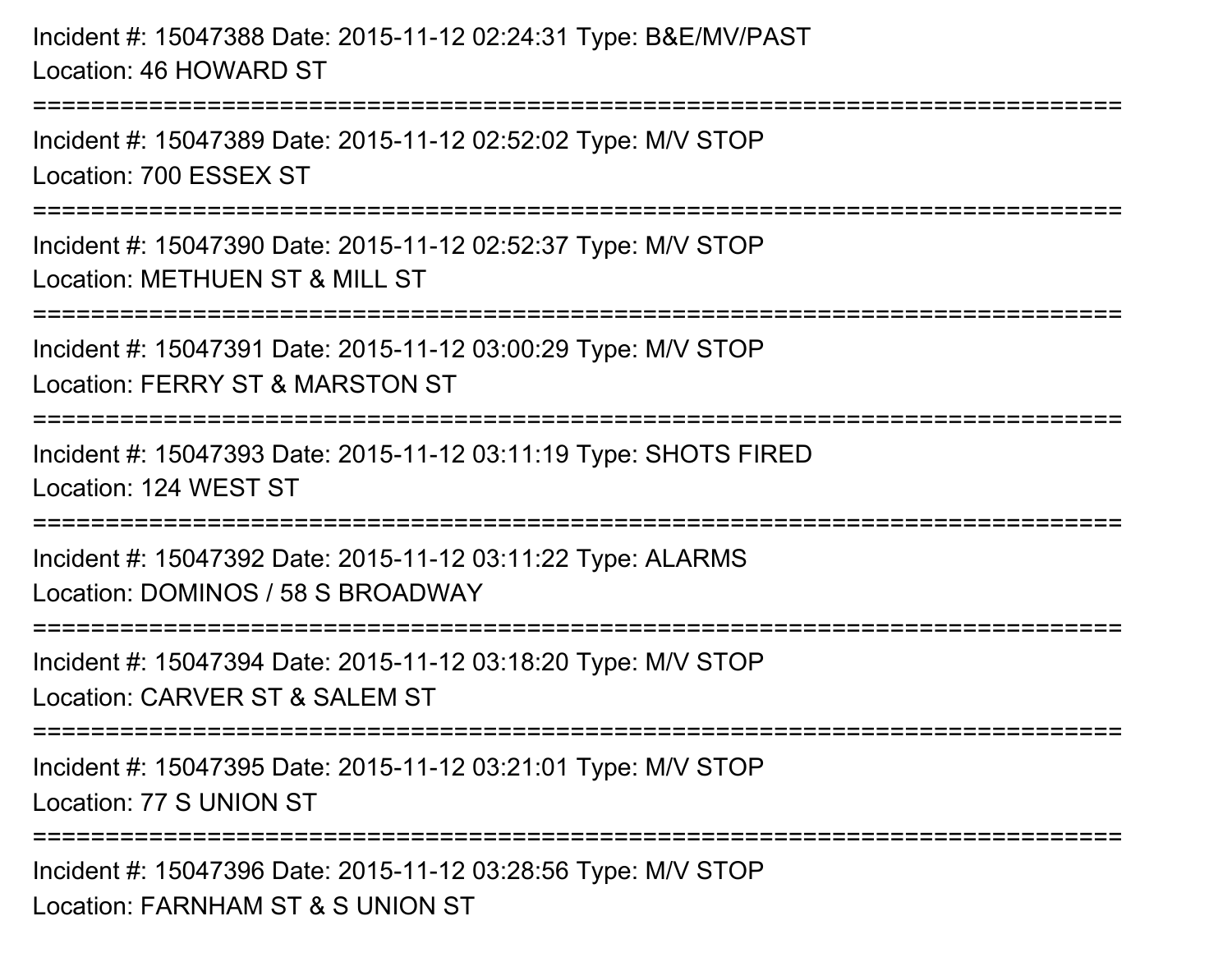Location: COLLISION CENTER / 85 BAY STATE RD

===========================================================================Incident #: 15047398 Date: 2015-11-12 04:23:17 Type: AUTO ACC/NO PILocation: LOWELL ST & WARREN ST===========================================================================Incident #: 15047399 Date: 2015-11-12 05:46:10 Type: ALARMSLocation: PARRA RESIDENCE / 87 ABBOTT ST===========================================================================Incident #: 15047400 Date: 2015-11-12 06:10:25 Type: SUS PERS/MVLocation: 430 S BROADWAY===========================================================================Incident #: 15047401 Date: 2015-11-12 07:12:55 Type: UNKNOWN PROBLocation: 189 GARDEN ST===========================================================================Incident #: 15047402 Date: 2015-11-12 07:37:16 Type: ALARMSLocation: 15 BURKE ST===========================================================================Incident #: 15047403 Date: 2015-11-12 07:53:43 Type: GENERAL SERVLocation: 317 S BROADWAY===========================================================================Incident #: 15047404 Date: 2015-11-12 07:57:55 Type: CK WELL BEINGLocation: 179 WEST ST===========================================================================Incident #: 15047405 Date: 2015-11-12 08:05:09 Type: ALARMS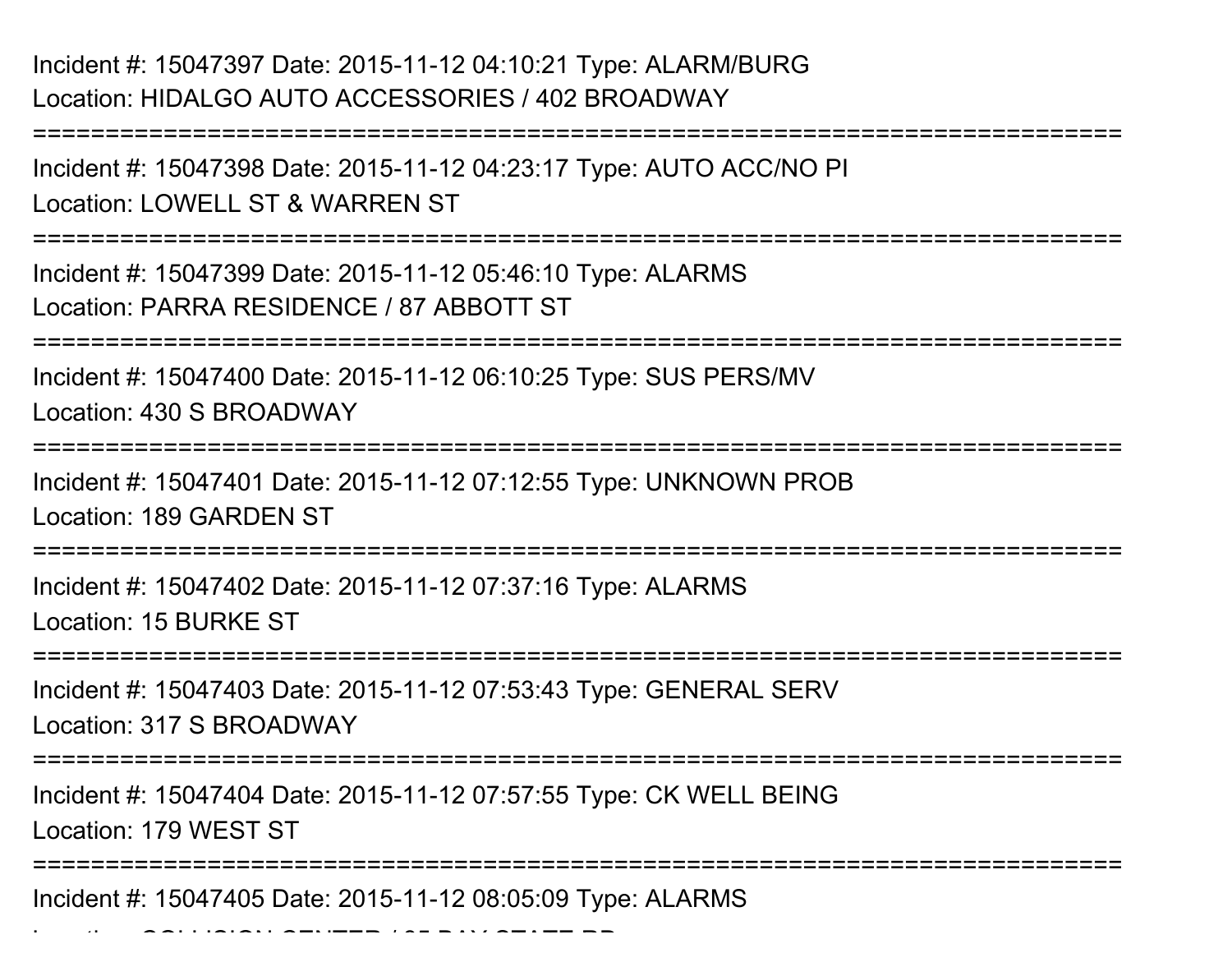Incident #: 15047406 Date: 2015-11-12 08:07:01 Type: AUTO ACC/NO PILocation: LAWRENCE ST & LOWELL ST

===========================================================================

===========================================================================

Incident #: 15047407 Date: 2015-11-12 08:11:43 Type: AUTO ACC/NO PILocation: 529 LOWELL ST

===========================================================================

Incident #: 15047408 Date: 2015-11-12 08:25:55 Type: HIT & RUN M/VLocation: 145 WATER ST

======================

Incident #: 15047409 Date: 2015-11-12 08:30:09 Type: GENERAL SERVLocation: FALLS BRIDGE

===========================================================================

Incident #: 15047410 Date: 2015-11-12 08:42:10 Type: HARASSMENTLocation: 407 PROSPECT ST

===========================================================================

Incident #: 15047411 Date: 2015-11-12 08:49:10 Type: RECOV/STOL/MVLocation: 6 WENDELL ST

===========================================================================

Incident #: 15047412 Date: 2015-11-12 08:49:45 Type: RECOV/STOL/MVLocation: 194 SARATOGA ST

===========================================================================

Incident #: 15047413 Date: 2015-11-12 08:52:27 Type: HIT & RUN M/V

Location: APPLETON ST & ESSEX ST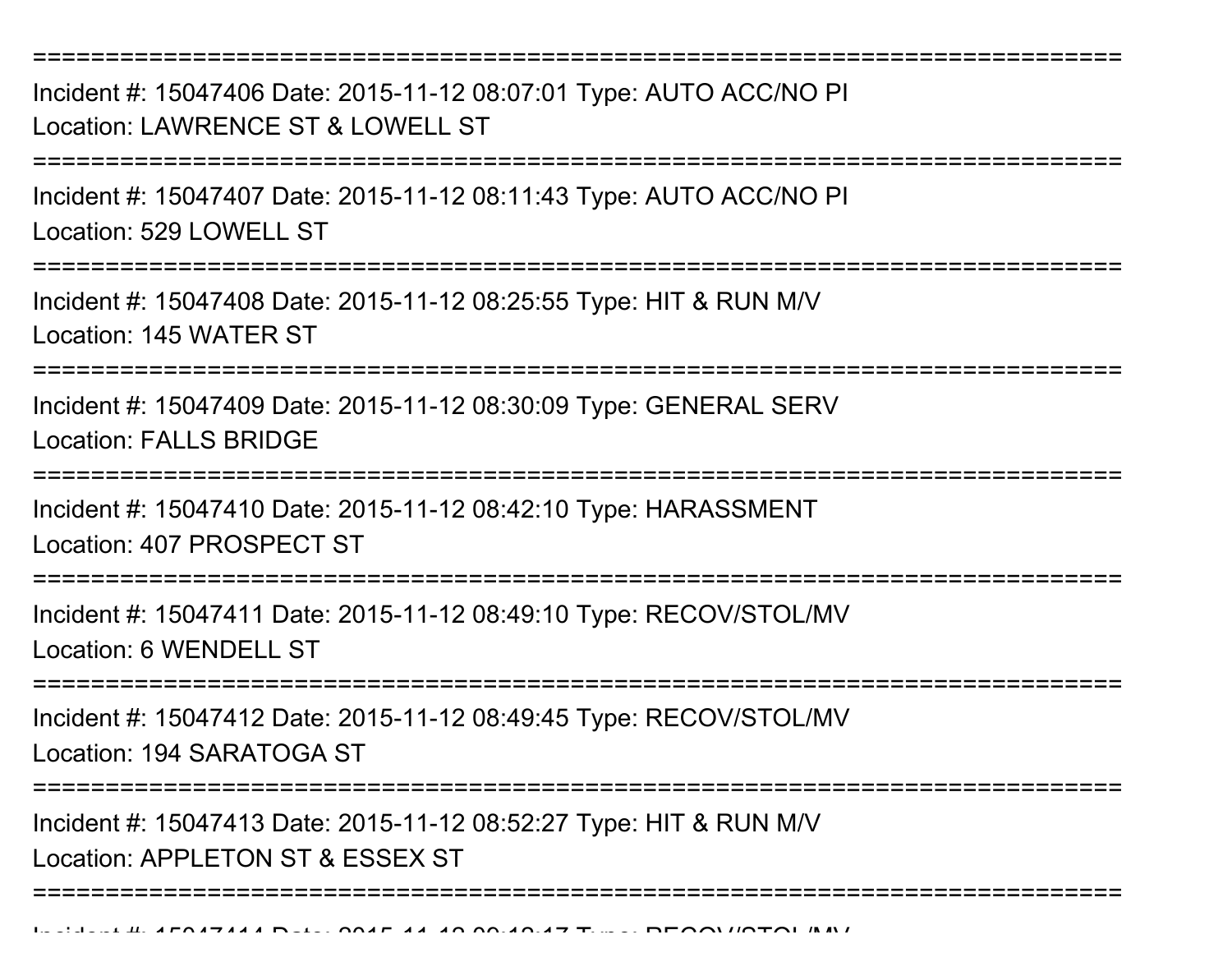Location: 194 SARATOGA ST

===========================================================================

Incident #: 15047415 Date: 2015-11-12 09:30:23 Type: TOW OF M/VLocation: 234 LAWRENCE ST

===========================================================================

Incident #: 15047416 Date: 2015-11-12 09:58:10 Type: SELECTIVE ENFLocation: MERRIMACK ST

===========================================================================

Incident #: 15047417 Date: 2015-11-12 10:00:59 Type: CLOSE STREETLocation: HAVERHILL ST

===========================================================================

Incident #: 15047418 Date: 2015-11-12 10:01:33 Type: INVESTIGATIONLocation: MCDONALDS / 599 ANDOVER ST

===========================================================================

Incident #: 15047419 Date: 2015-11-12 10:03:50 Type: SUS PERS/MVLocation: CANTERBURY ST

===========================================================================

Incident #: 15047420 Date: 2015-11-12 10:05:39 Type: TOW OF M/V

Location: BROADWAY & CONCORD ST

===========================================================================

Incident #: 15047421 Date: 2015-11-12 10:07:29 Type: CONFIS PROP

Location: 70 N PARISH RD

====================

===========================================================================

Incident #: 15047422 Date: 2015-11-12 10:11:13 Type: SUS PERS/MVLocation: GUILMETTE SCHOOL / 80 BODWELL ST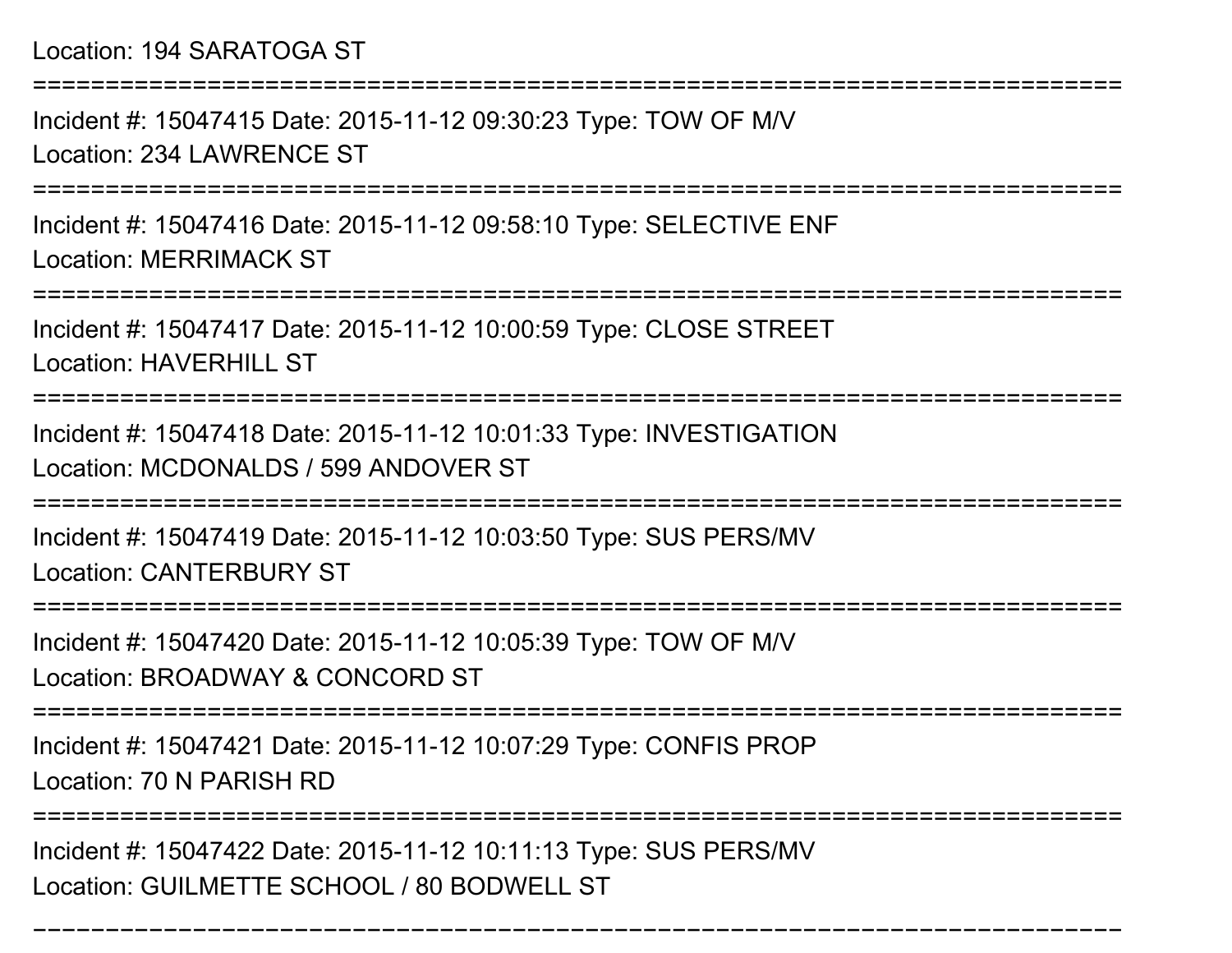Incident #: 15047423 Date: 2015-11-12 10:14:07 Type: TOW OF M/VLocation: LORING ST & SALEM ST

Incident #: 15047424 Date: 2015-11-12 10:24:34 Type: ANIMAL COMPLLocation: 30 STORROW ST

===========================================================================

===========================================================================

Incident #: 15047425 Date: 2015-11-12 10:26:32 Type: TOW OF M/VLocation: HAMPSHIRF ST & LOWELL ST

===========================================================================

Incident #: 15047426 Date: 2015-11-12 10:43:54 Type: AUTO ACC/PILocation: 45 MANCHESTER ST

===========================================================================

Incident #: 15047427 Date: 2015-11-12 10:47:04 Type: RECOV/STOL/MVLocation: LAWRENCE ST & MAPLE ST

===========================================================================

Incident #: 15047428 Date: 2015-11-12 10:49:54 Type: B&E/MV/PROGLocation: N PARISH RD & OSGOOD ST

===========================================================================

Incident #: 15047429 Date: 2015-11-12 11:02:53 Type: ANIMAL COMPLLocation: 264 S UNION ST

===========================================================================

Incident #: 15047430 Date: 2015-11-12 11:03:01 Type: PARK & WALKLocation: BRADFORD ST & BROADWAY

===========================================================================

Incident #: 15047431 Date: 2015-11-12 11:03:35 Type: SELECTIVE ENFLocation: 480 MERRIMACK ST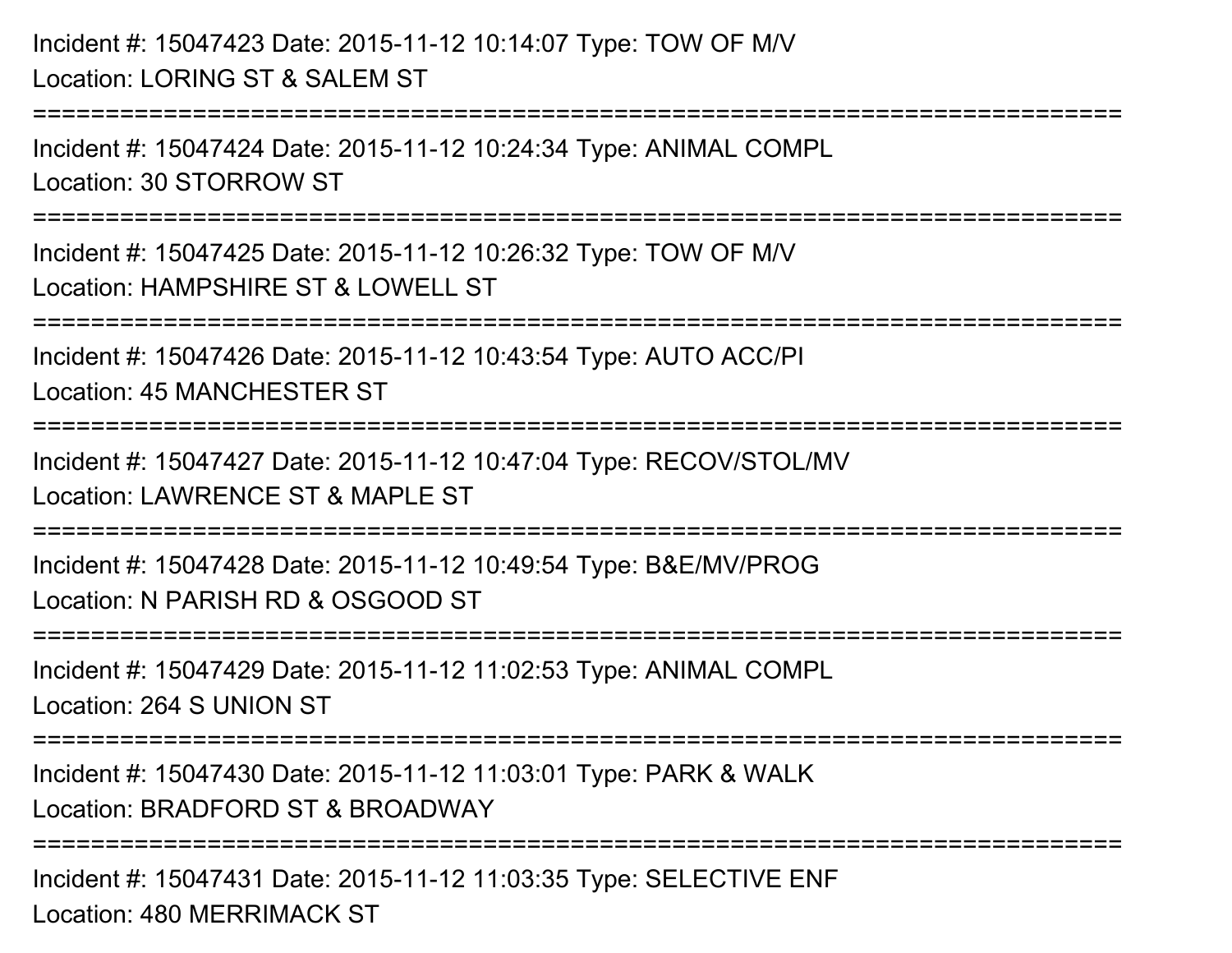Incident #: 15047432 Date: 2015-11-12 11:04:24 Type: ALARM/BURGLocation: MASONIC LODGE / 43 JACKSON ST

===========================================================================

===========================================================================

Incident #: 15047433 Date: 2015-11-12 11:15:12 Type: SUS PERS/MVLocation: SUBWAY / 360 BROADWAY

===========================================================================

Incident #: 15047434 Date: 2015-11-12 11:19:35 Type: M/V STOP

Location: S UNION ST & WINTHROP AV

===========================================================================

Incident #: 15047435 Date: 2015-11-12 11:23:02 Type: M/V STOPLocation: DORCHESTER ST & WINTHROP AV

===========================================================================

Incident #: 15047436 Date: 2015-11-12 11:37:58 Type: TOW OF M/V

Location: 144 BAILEY ST

===========================================================================

Incident #: 15047437 Date: 2015-11-12 11:48:47 Type: SUICIDE ATTEMPTLocation: 83 WEST ST #4

===========================================================================

Incident #: 15047438 Date: 2015-11-12 11:56:31 Type: WARRANT SERVELocation: 2 APPL FTON ST

===========================================================================

Incident #: 15047439 Date: 2015-11-12 12:23:39 Type: HIT & RUN PED

Location: 245 BROADWAY

===========================================================================

Incident #: 15047440 Date: 2015-11-12 12:31:48 Type: LOST PROPERTY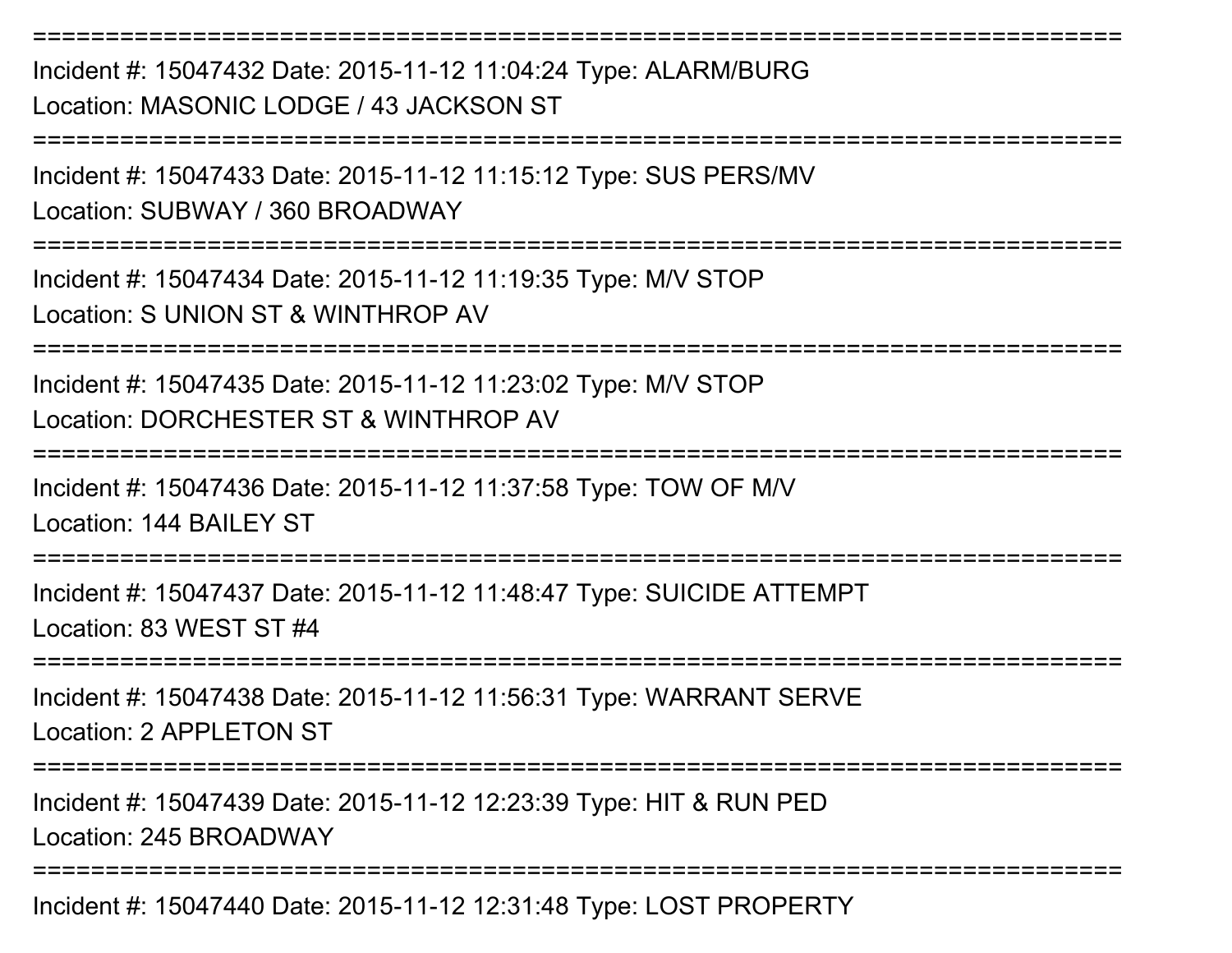===========================================================================

Incident #: 15047441 Date: 2015-11-12 12:33:22 Type: HARASSMENTLocation: 16 TYLER ST

===========================================================================

Incident #: 15047442 Date: 2015-11-12 12:37:28 Type: RECOV/STOL/MVLocation: 50 HILLSIDE AV

===========================================================================

Incident #: 15047443 Date: 2015-11-12 12:39:32 Type: TOW OF M/VLocation: 6 LENOX ST

===========================================================================

Incident #: 15047444 Date: 2015-11-12 12:43:23 Type: LOST PROPERTYLocation: 500 S UNION ST

===========================================================================

Incident #: 15047446 Date: 2015-11-12 12:51:50 Type: LARCENY/PASTLocation: 291 ESSEX ST

===========================================================================

Incident #: 15047445 Date: 2015-11-12 12:52:02 Type: DRUG VIOLocation: ASH ST & SHERMAN ST

===========================================================================

Incident #: 15047447 Date: 2015-11-12 12:55:53 Type: LARCENY/PAST

Location: 40 SWAN ST

Incident #: 15047449 Date: 2015

=============================

Incident #: 15047448 Date: 2015-11-12 13:01:41 Type: MAL DAMAGELocation: IMAGE BARBERSHOP / 49 HAVERHILL ST

===========================================================================

- *11 12 12 12* 23 Type: MARING PERS<br>-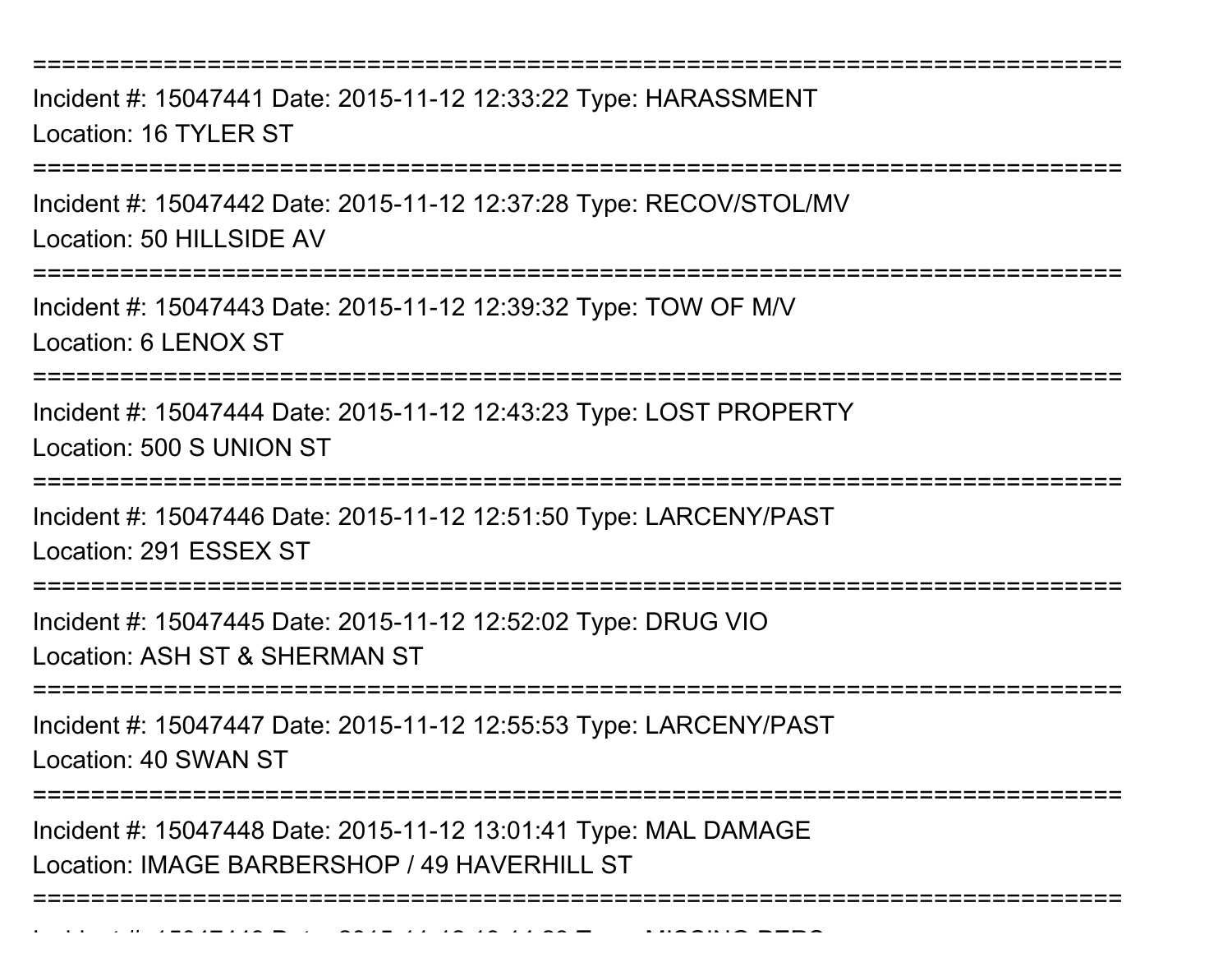# Location: 233 HAVERHILL ST

Incident #: 15047450 Date: 2015-11-12 13:26:57 Type: SUICIDE ATTEMPTLocation: 439 S UNION ST

===========================================================================

===========================================================================

Incident #: 15047451 Date: 2015-11-12 13:30:39 Type: UNKNOWN PROBLocation: 51 LAWRENCE ST

===========================================================================

Incident #: 15047452 Date: 2015-11-12 13:30:55 Type: WIRE DOWNLocation: 12 FALMOUTH ST

===========================================================================

Incident #: 15047453 Date: 2015-11-12 14:02:49 Type: SUS PERS/MVLocation: CORNISH ST & JACKSON ST

===========================================================================

Incident #: 15047454 Date: 2015-11-12 14:08:23 Type: DISTURBANCELocation: 680 LOWELL ST

===========================================================================

Incident #: 15047455 Date: 2015-11-12 14:14:04 Type: ALARM/BURGLocation: SPADE LOUNGE / 9 APPLETON ST

===========================================================================

Incident #: 15047456 Date: 2015-11-12 14:45:15 Type: B&E/MV/PASTLocation: 300 HAMPSHIRE ST

===========================================================================

Incident #: 15047457 Date: 2015-11-12 15:24:37 Type: SUS PERS/MVLocation: 193 PARK ST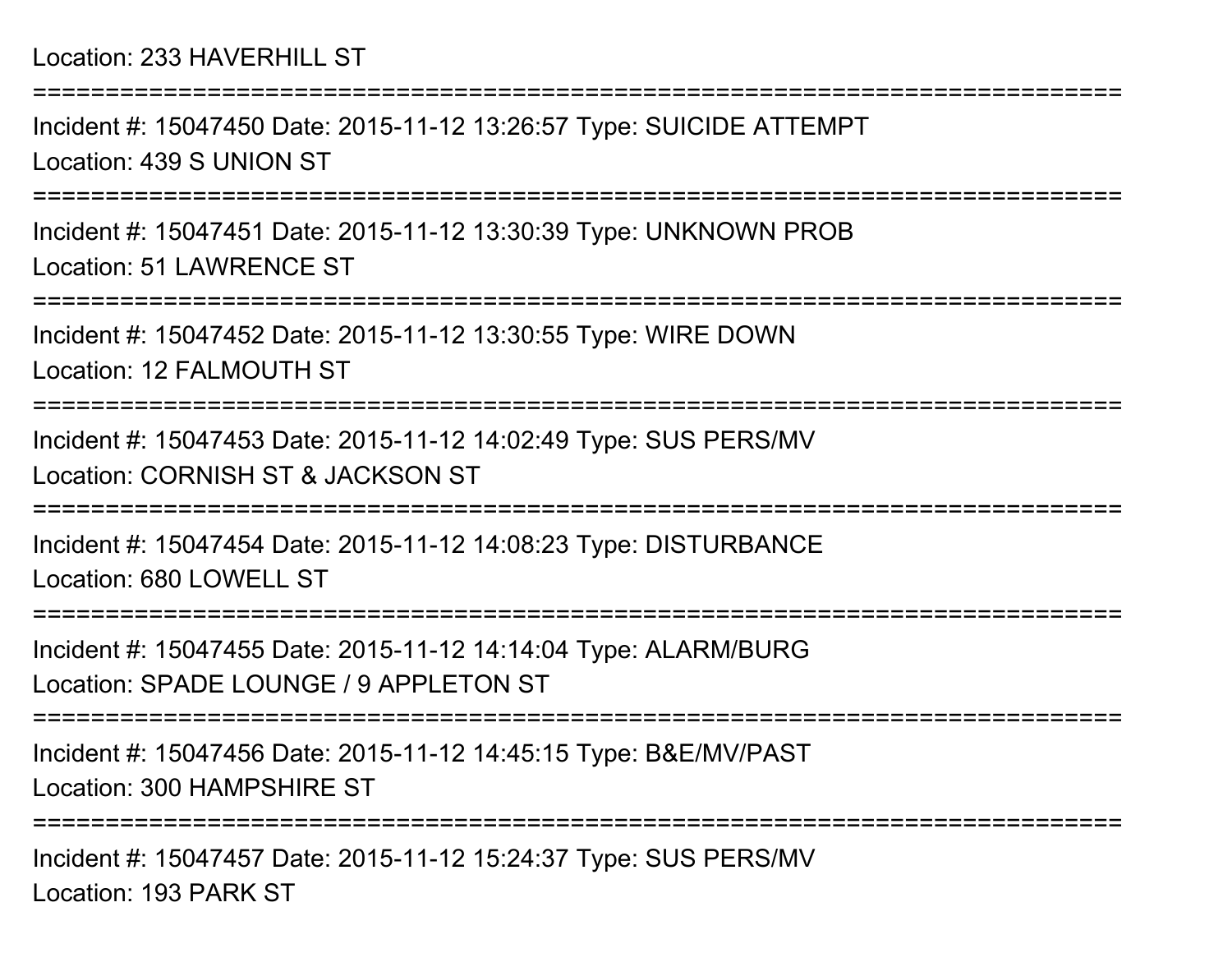| Incident #: 15047458 Date: 2015-11-12 15:25:48 Type: B&E/PAST<br>Location: 30 PERRY AV                                         |
|--------------------------------------------------------------------------------------------------------------------------------|
| Incident #: 15047459 Date: 2015-11-12 15:49:32 Type: FRAUD<br>Location: 17 BAILEY ST<br>====================================== |
| Incident #: 15047460 Date: 2015-11-12 15:51:02 Type: 209A/SERVE<br>Location: 77 S UNION ST                                     |
| Incident #: 15047461 Date: 2015-11-12 15:58:18 Type: 209A/SERVE<br>Location: 26 SALEM ST                                       |
| Incident #: 15047462 Date: 2015-11-12 16:01:45 Type: M/V STOP<br>Location: 118 WALNUT ST                                       |
| Incident #: 15047463 Date: 2015-11-12 16:08:07 Type: 209A/SERVE<br>Location: 35 SALEM ST                                       |
| Incident #: 15047464 Date: 2015-11-12 16:12:06 Type: KEEP PEACE<br>Location: 25 HAMILTON ST                                    |
| Incident #: 15047465 Date: 2015-11-12 16:23:01 Type: AUTO ACC/UNK PI<br>Location: HIGH ST & E HAVERHILL                        |
| Incident #: 15047466 Date: 2015-11-12 16:28:43 Type: MV/BLOCKING                                                               |

Location: 04 TDEMONIT CT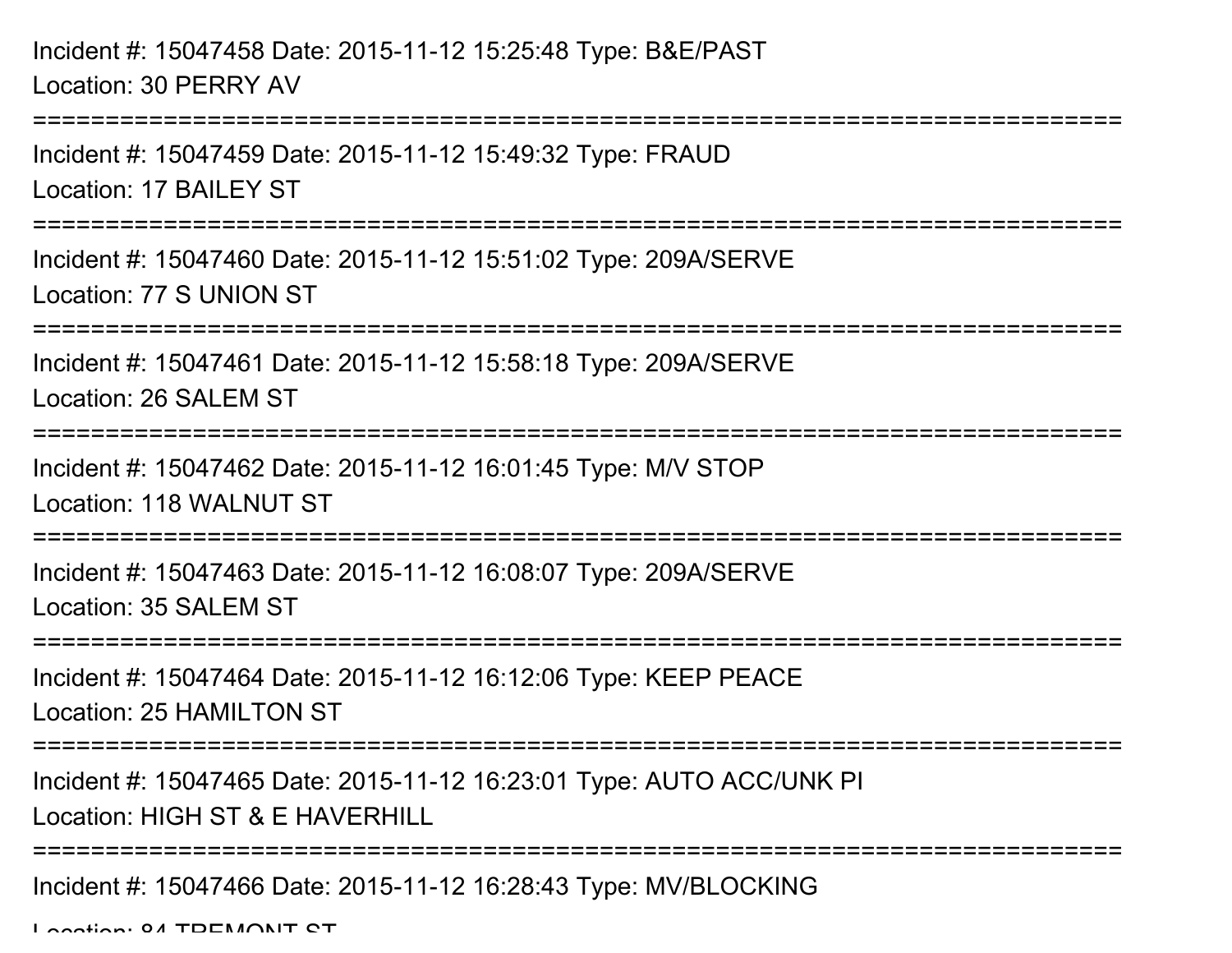Incident #: 15047467 Date: 2015-11-12 16:32:07 Type: AUTO ACC/NO PILocation: 280 MERRIMACK ST

===========================================================================

===========================================================================

Incident #: 15047468 Date: 2015-11-12 16:33:50 Type: NEIGHBOR PROBLocation: 289 JACKSON ST #1

===========================================================================

Incident #: 15047469 Date: 2015-11-12 16:35:05 Type: AUTO ACC/NO PILocation: GUARDIAN AMBULANCE / 37 MARSTON ST

===========================================================================

Incident #: 15047470 Date: 2015-11-12 16:44:48 Type: 209A/SERVELocation: 501 ANDOVER ST

====================

Incident #: 15047471 Date: 2015-11-12 16:55:09 Type: ASSSIT OTHER PDLocation: MERRIMACK ST & PARKER ST

===========================================================================

Incident #: 15047472 Date: 2015-11-12 17:02:54 Type: AUTO ACC/NO PILocation: RTE 114 & CHICKERING RD

===========================================================================

Incident #: 15047473 Date: 2015-11-12 17:22:28 Type: KEEP PEACE

Location: 25 HAMILTON ST

==============================

Incident #: 15047474 Date: 2015-11-12 17:24:17 Type: NOTIFICATIONLocation: 18 WARWICK ST

**==================** 

Incident #: 15047475 Date: 2015-11-12 17:35:29 Type: AUTO ACC/PED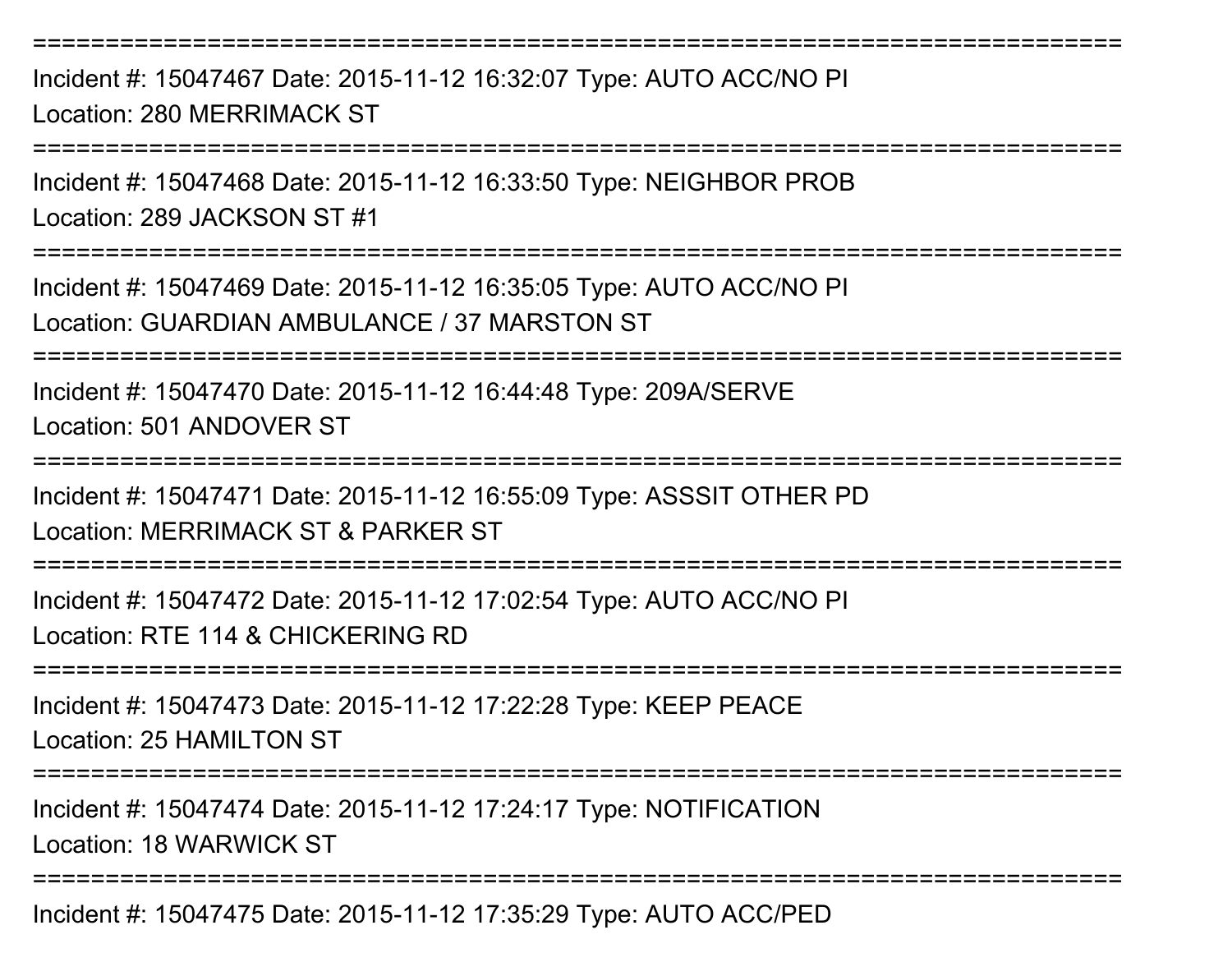Location: 140 WATER ST

Incident #: 15047476 Date: 2015-11-12 17:51:05 Type: M/V STOPLocation: ANDOVER ST & PARKER ST

===========================================================================

===========================================================================

Incident #: 15047477 Date: 2015-11-12 17:55:00 Type: WARRANT SERVELocation: 40 KNOX ST

===========================================================================

Incident #: 15047478 Date: 2015-11-12 18:15:49 Type: LOST PROPERTYLocation: 51 DRACUT ST

===========================================================================

Incident #: 15047479 Date: 2015-11-12 18:27:47 Type: WARRANT SERVELocation: 25 SHERIDAN ST

===========================================================================

Incident #: 15047480 Date: 2015-11-12 18:29:41 Type: GENERAL SERVLocation: 168 PROSPECT ST FL 2

===========================================================================

Incident #: 15047481 Date: 2015-11-12 18:39:54 Type: SHOPLIFTINGLocation: 89 NEWBURY ST

=============================

Incident #: 15047482 Date: 2015-11-12 18:43:24 Type: HIT & RUN M/VLocation: 2 MUSEUM SQ

===========================================================================

===========================================================================

Incident #: 15047483 Date: 2015-11-12 19:24:36 Type: DOMESTIC/PROGLocation: ROMANOS PIZZA / 311 MERRIMACK ST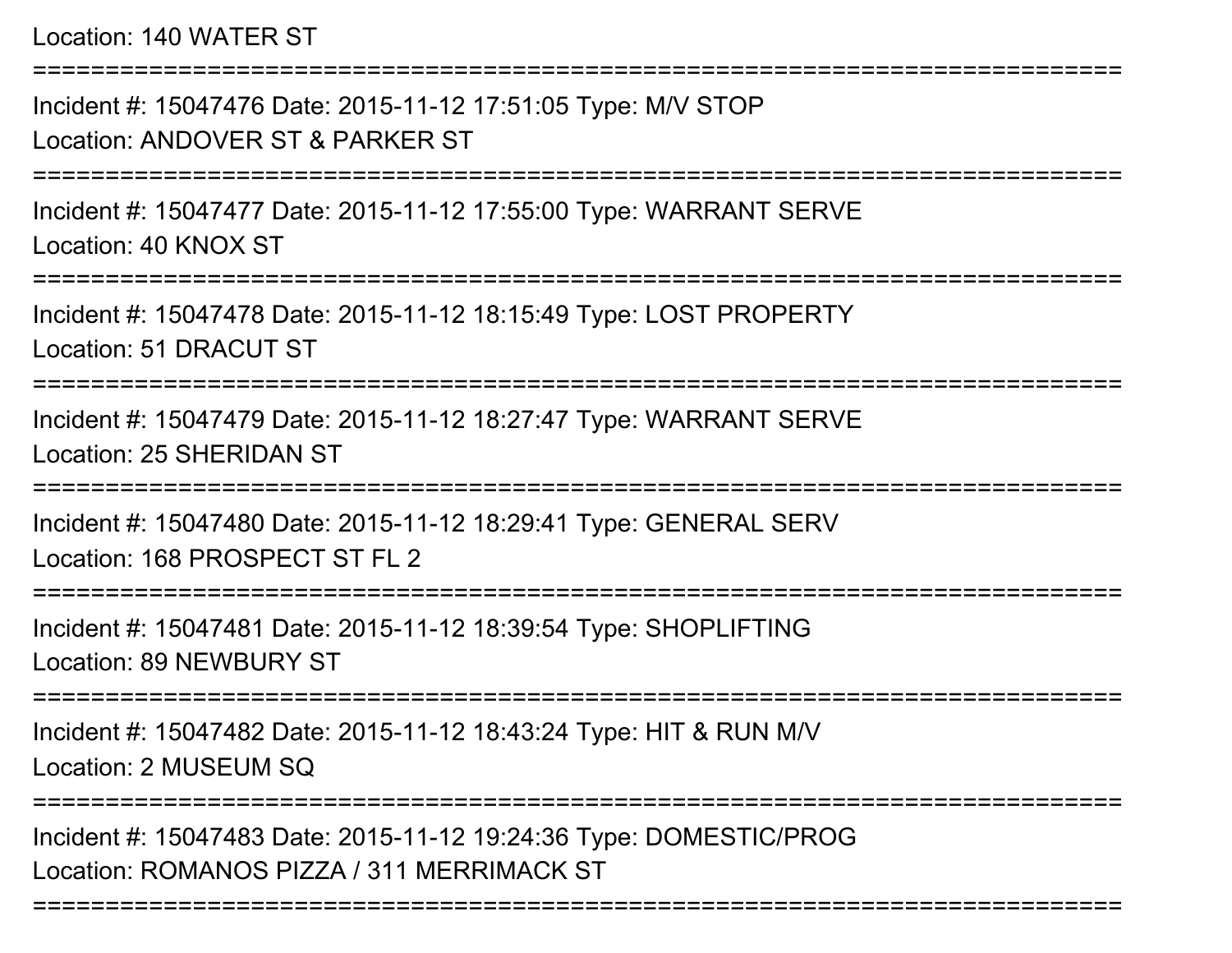#### Location: 9 POWERS ST

===========================================================================Incident #: 15047485 Date: 2015-11-12 19:38:50 Type: GUN CALLLocation: 1 GENERAL ST===========================================================================Incident #: 15047487 Date: 2015-11-12 19:49:04 Type: ANIMAL COMPLLocation: 67 BODWELL ST #2===========================================================================Incident #: 15047486 Date: 2015-11-12 19:49:24 Type: HIT & RUN M/VLocation: 52 EXCHANGE ST**===================** Incident #: 15047488 Date: 2015-11-12 20:32:08 Type: HIT & RUN M/VLocation: 52 EXCHANGE ST===========================================================================Incident #: 15047489 Date: 2015-11-12 20:32:35 Type: M/V STOPLocation: 370 AMES ST===========================================================================Incident #: 15047490 Date: 2015-11-12 20:55:34 Type: EXTRA SURVEILLocation: 30 PERRY AV===========================================================================Incident #: 15047491 Date: 2015-11-12 20:58:47 Type: M/V STOPLocation: INMAN ST & S BROADWAY===========================================================================Incident #: 15047492 Date: 2015-11-12 20:59:13 Type: M/V STOP

Location: ABBOTT ST & PARKER ST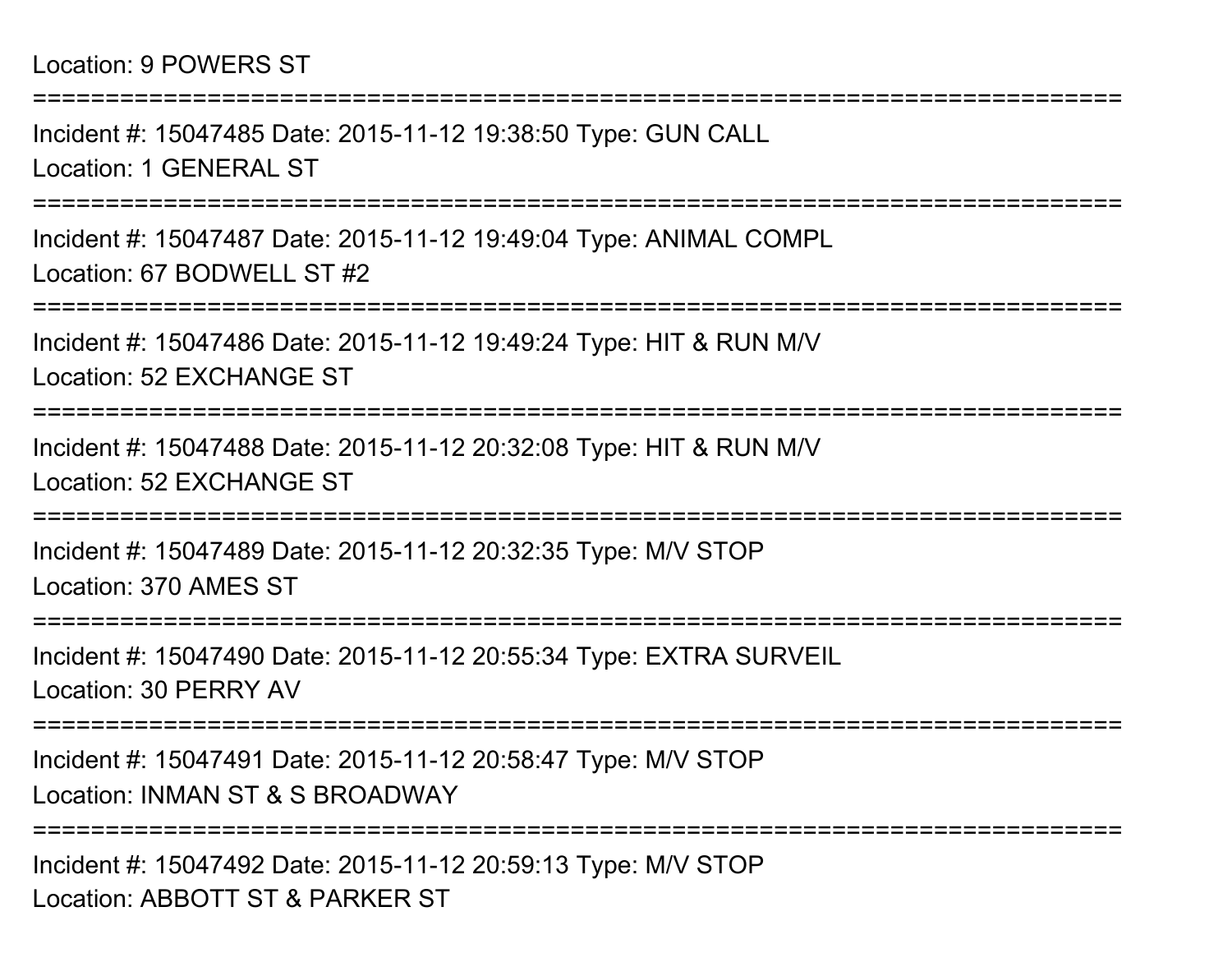Incident #: 15047493 Date: 2015-11-12 21:01:14 Type: DOMESTIC/PASTLocation: 49 BRADFORD ST

```
===========================================================================Incident #: 15047494 Date: 2015-11-12 21:08:34 Type: MEDIC SUPPORTLocation: 35 HANCOCK ST FL 1===========================================================================Incident #: 15047495 Date: 2015-11-12 21:11:50 Type: M/V STOPLocation: CANAL ST & MILL ST===========================================================================Incident #: 15047496 Date: 2015-11-12 21:19:49 Type: DOMESTIC/PROGLocation: 84 STEARNS AV================
Incident #: 15047497 Date: 2015-11-12 21:21:31 Type: UNKNOWN PROBLocation: BAILEY ST & S UNION ST===========================================================================Incident #: 15047498 Date: 2015-11-12 21:24:48 Type: MEDIC SUPPORTLocation: 590 LOWELL ST FL 1
   ===========================================================================Incident #: 15047499 Date: 2015-11-12 21:36:45 Type: M/V STOPLocation: 114 S UNION ST===========================================================================Incident #: 15047500 Date: 2015-11-12 21:38:34 Type: SUS PERS/MVLocation: 60 F LAUREL ST
   ===========================================================================Incident #: 15047501 Date: 2015-11-12 21:39:36 Type: M/V STOP
```
Location: ANDOVER ST & WINTHROP AV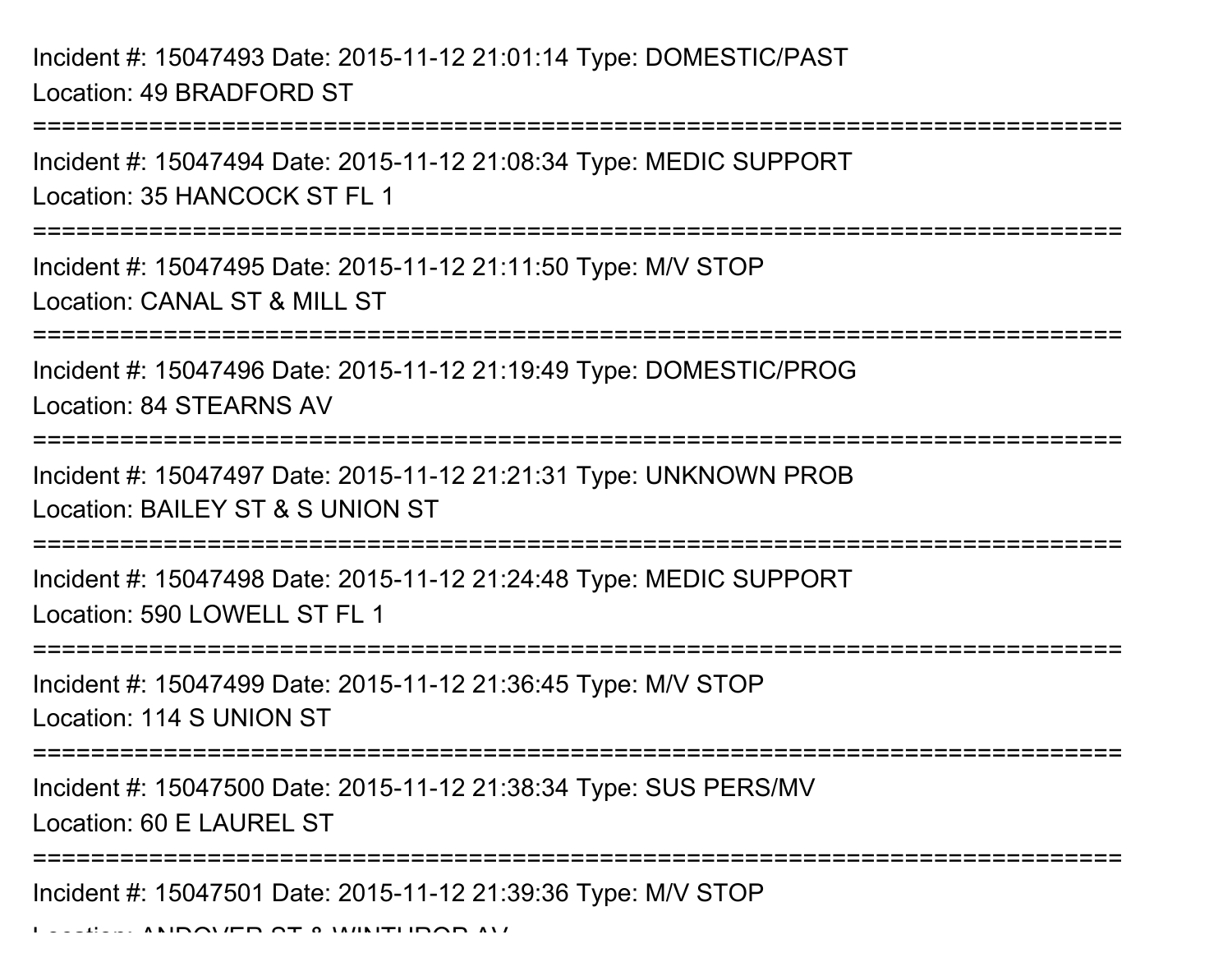===========================================================================

Incident #: 15047502 Date: 2015-11-12 21:44:20 Type: UNWANTEDGUESTLocation: 314 LAWRENCE ST FL 2

===========================================================================

Incident #: 15047503 Date: 2015-11-12 21:51:45 Type: MISSING PERSLocation: 19 WINTER ST

===========================================================================

Incident #: 15047504 Date: 2015-11-12 21:53:12 Type: M/V STOPLocation: CAMBRIDGE ST & WINTHROP AV

===========================================================================

Incident #: 15047505 Date: 2015-11-12 22:01:51 Type: LARCENY/PASTLocation: 470 ANDOVER ST

========================

Incident #: 15047506 Date: 2015-11-12 22:04:43 Type: M/V STOP

Location: BUTLER ST & MARGIN ST

===========================================================================

Incident #: 15047507 Date: 2015-11-12 22:05:58 Type: SUS PERS/MVLocation: WENDY'S / 99 WINTHROP AV

===========================================================================

Incident #: 15047509 Date: 2015-11-12 22:09:42 Type: MISSING PERSLocation: 9 LAFAYETTE AV

===========================================================================

Incident #: 15047508 Date: 2015-11-12 22:10:00 Type: M/V STOP

Location: CANAL ST & MARSTON ST

===========================================================================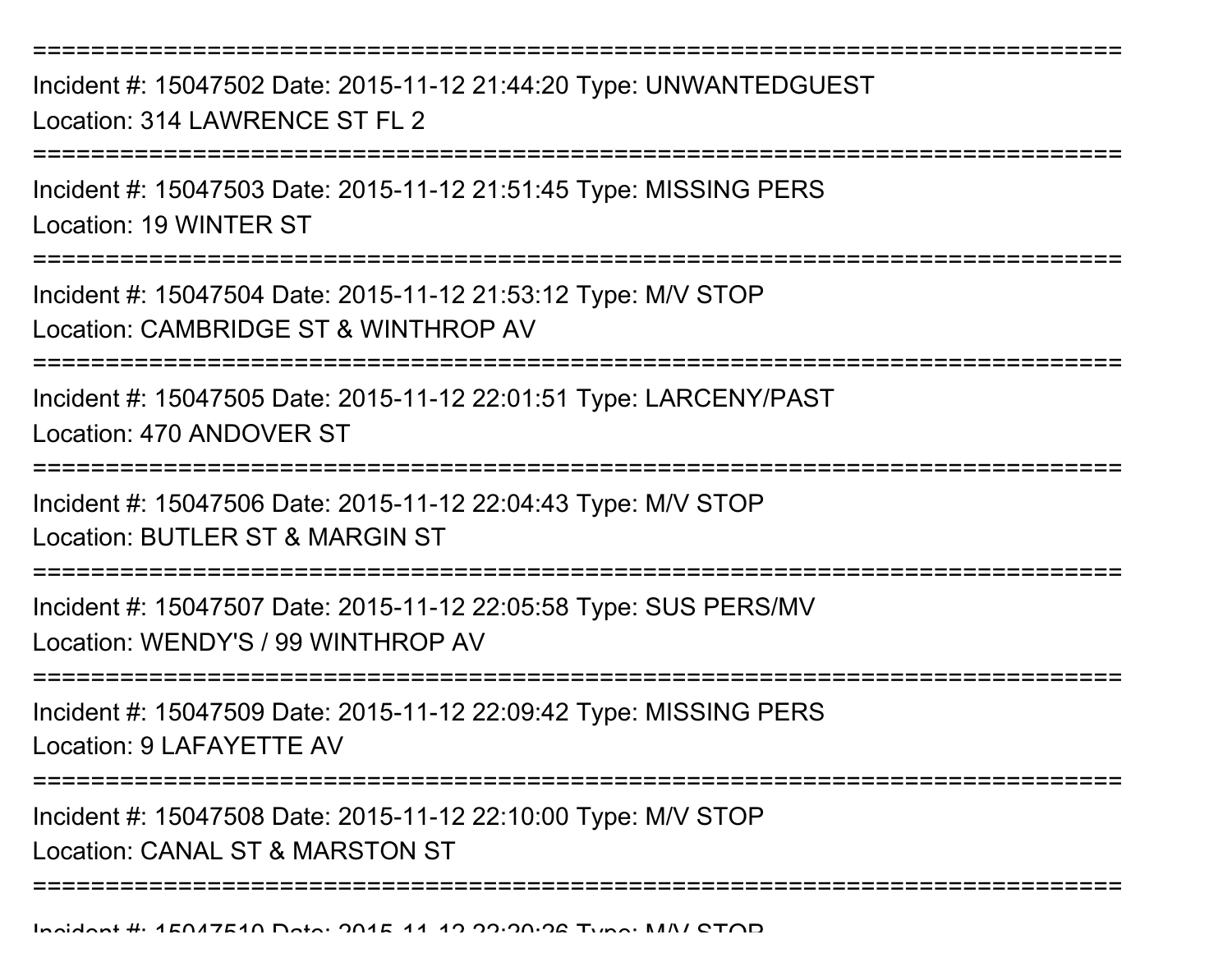## Location: ALLEN ST & GENERAL ST

===========================================================================Incident #: 15047511 Date: 2015-11-12 22:24:59 Type: SUS PERS/MVLocation: 205 S BROADWAY ===========================================================================Incident #: 15047512 Date: 2015-11-12 22:26:42 Type: TOW OF M/VLocation: 136 WATER ST===========================================================================Incident #: 15047513 Date: 2015-11-12 22:41:14 Type: INVESTIGATIONLocation: 344 HAMPSHIRE ST===========================================================================Incident #: 15047514 Date: 2015-11-12 22:50:08 Type: M/V STOPLocation: BROADWAY & LOWELL ST ===========================================================================Incident #: 15047515 Date: 2015-11-12 23:01:54 Type: MEDIC SUPPORTLocation: 56 SPRINGFIFLD ST #5 ================ Incident #: 15047516 Date: 2015-11-12 23:08:05 Type: EXTRA SURVEILLocation: 30 PERRY AV===========================================================================Incident #: 15047517 Date: 2015-11-12 23:23:24 Type: NOISE ORDLocation: 14 MFLROSE ST FL 1 ===========================================================================Incident #: 15047518 Date: 2015-11-12 23:40:47 Type: NOISE ORDLocation: HAFFNERS / PARKER ST

===========================================================================